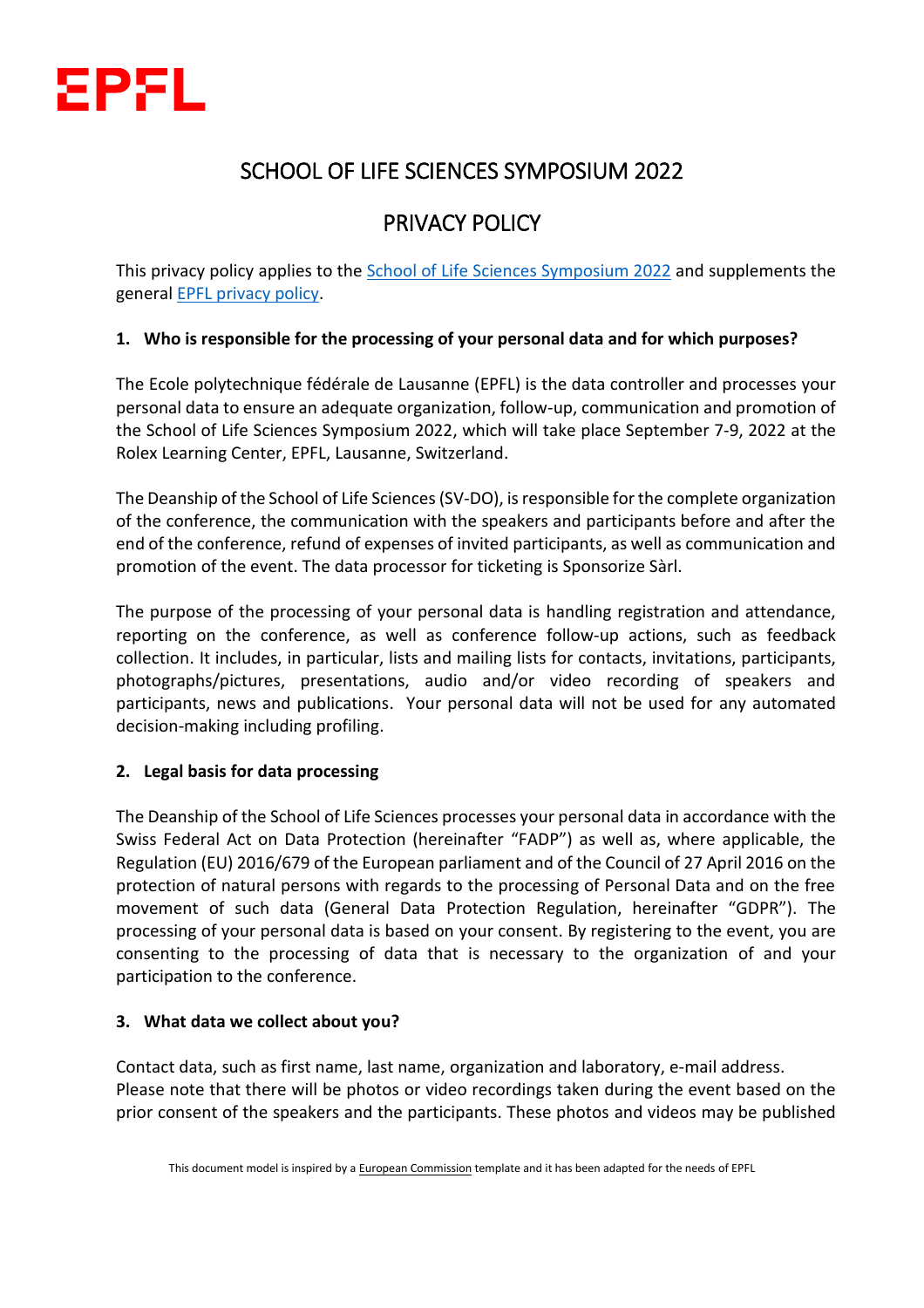

by the School of Life Sciences for communication/education purposes. If you do want to be in any photos of the event, you may sit in the back rows and send an email to the organizers with a special request: lss2022@epfl.ch

### 4. **Who accesses your data and to whom is it disclosed?**

Access to your data is granted only to Deanship of the School of Life Sciences and contractor's staff, who are involved in the organization of the event. Where necessary, we may also share your information with service providers for the purposes of organizing the conference.

For visibility/education purposes, personal data (pictures, video or audio recording) are diffused to a wider public (intranet or Internet). If you do not agree with your image or voice being recorded and published, please use the possibility to opt out by contacting the organizer at any stage and explicitly specifying your request: **Iss2022@epfl.ch** 

We will never sell your personal data for marketing purposes.

### **5. Data Security and Data transfers**

In order to protect your personal data, a number of technical and organizational measures have been put in place.

Technical measures include appropriate actions to address online security, risk of data loss, alteration of data or unauthorized access, taking into consideration the risk presented by the processing and the nature of the data being processed.

Organizational measures include restricting access to the data to authorized persons with a legitimate need to know for the purposes of this processing operation.

The contractor, Sponsorize SARL, is bound by specific contractual clauses for any processing operations of your data on behalf of the School of Life Sciences.

#### **6. How long do we keep your data?**

Personal data is kept as long as follow-up actions to the conference are necessary with regard to the purpose(s) of the processing of personal data as well as for the meeting and its related management. Data will be deleted latest one year after closing the event.

Data necessary for logistics purposes (refund of expenses, transport, etc.) are kept according to the rules set in the **[ETH Act](https://www.fedlex.admin.ch/eli/cc/1993/1945_1945_1945/fr)** and in the **EPFL** financial regulation.

Photos, audio and video recordings are stored at EPFL for 3 years.

#### **Data protection rights and Contact**